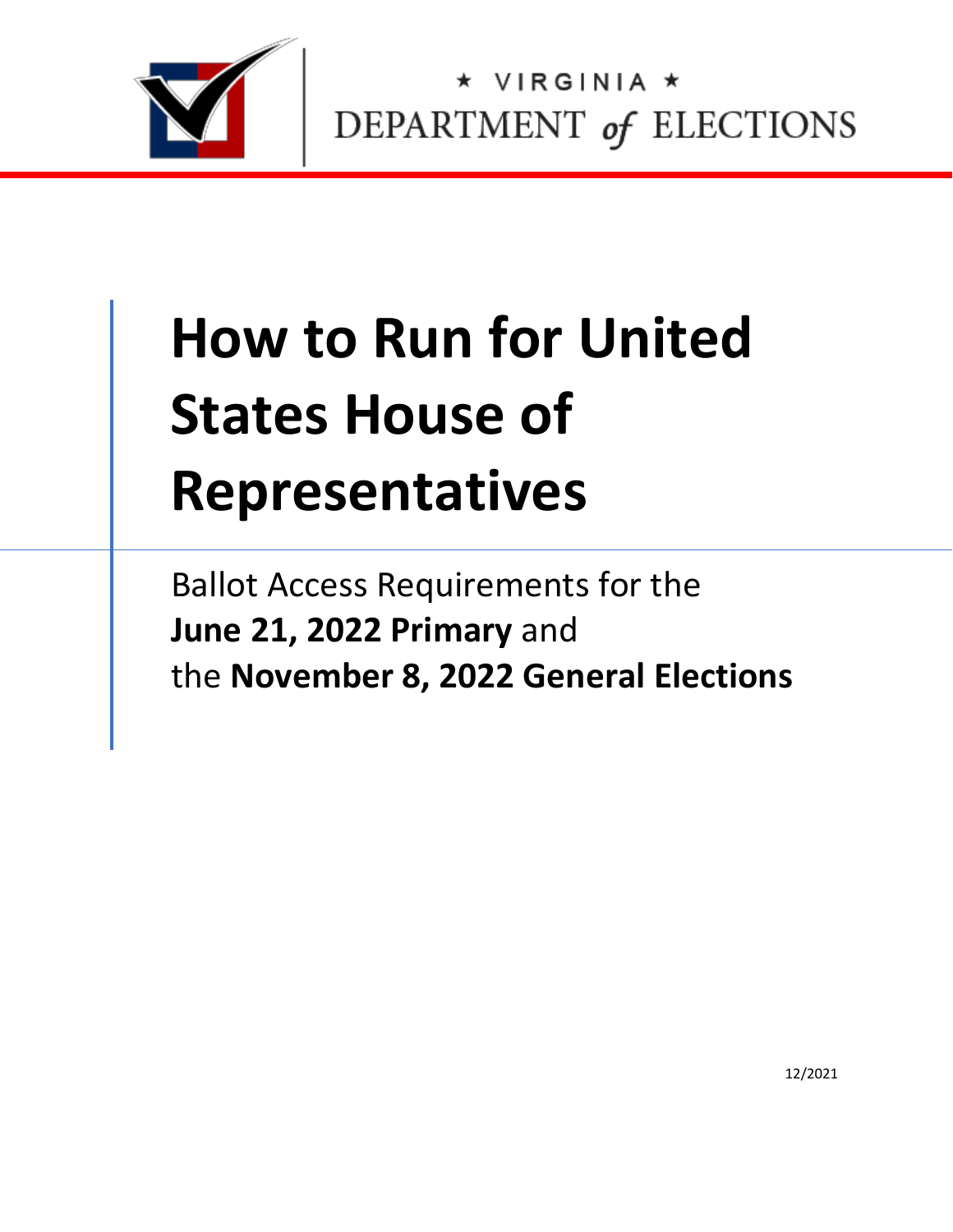## **Definitions and Key Icons**

**Political party** – an organization that, at either of the two preceding statewide general elections, received at least 10 percent of the total vote cast for any statewide office filled in that election (currently only Democratic and Republican)

**Primary candidate** – an individual who is seeking the nomination of a political party by running in a primary

**Non-primary party candidate** – an individual who is seeking the nomination of a political party by a means other than a primary; speak with the party

**Independent** – an individual who is seeking to run in a General Election without the nomination from the Republican or Democratic party (may include a recognized party or no party)

**Incumbent** – an officeholder who wants to run for reelection to the same office

**Qualified voter** – a person who is entitled to vote under the Virginia Constitution and is properly registered to vote (*see* [definition here\)](https://law.lis.virginia.gov/vacode/title24.2/chapter1/section24.2-101/)

**Va. Code** – Virginia Code

**VAC** – Virginia Administrative Code

**ELECT** – The Virginia Department of Elections 1100 Bank Street, 1st Floor Richmond, VA 23219

**E** - Notes where to find information in the Code of Virginia or Virginia Administrative Code.

X - Indicates beginning and/or ending deadlines for filing documents.



- Indicates information on where to file documents.

Ĭ - Indicates additional information that may be helpful.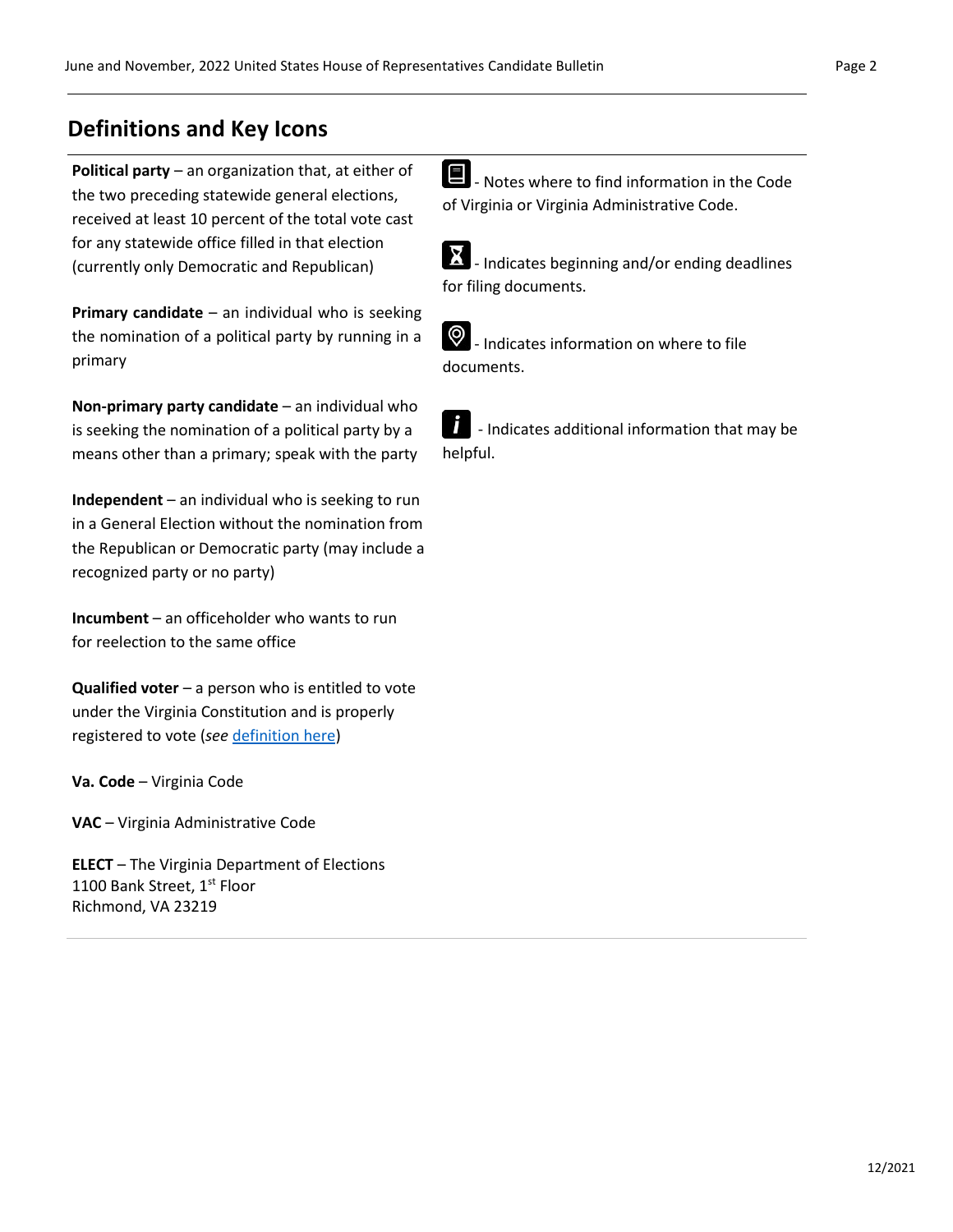## **How candidates get on the ballot in Virginia**

## **Follow these instructions if you are running for United States House of Representatives.**

## **Follow these instructions to get on the ballot for:**

- the Primary Election on Tuesday June 21, 2022.
- the General Election on Tuesday November 8, 2022.

## **Election Calendar 2022**

| <b>Type of Election</b>   | <b>Candidates: Last Day to File</b>                       |  |
|---------------------------|-----------------------------------------------------------|--|
| Primary                   |                                                           |  |
| Tuesday, June 21, 2022    | Thursday, April 7, 2022 at 5:00 p.m.                      |  |
|                           |                                                           |  |
|                           | Find in Code: Va. Code §§ 24.2-503, 24.2-522 and 24.2-524 |  |
| General                   |                                                           |  |
| Tuesday, November 8, 2022 | Tuesday, June 21, 2022 at 7:00 p.m.                       |  |
|                           | Find in Code: Va. Code §§ 24.2-503 and 24.2-507           |  |
|                           |                                                           |  |

## **Do you fulfill the basic qualifications to be a candidate?**

- $\Box$  You have been a citizen of the United States for the past seven years on or before the date of being elected to office, Tuesday, November 8, 2022.
- $\Box$  You will be twenty-five years of age on or before the date of being elected to office, Tuesday, November 8, 2022.
- $\Box$  You will be an inhabitant of the Commonwealth of Virginia on or before the date of being elected to office, Tuesday, November 8, 2022.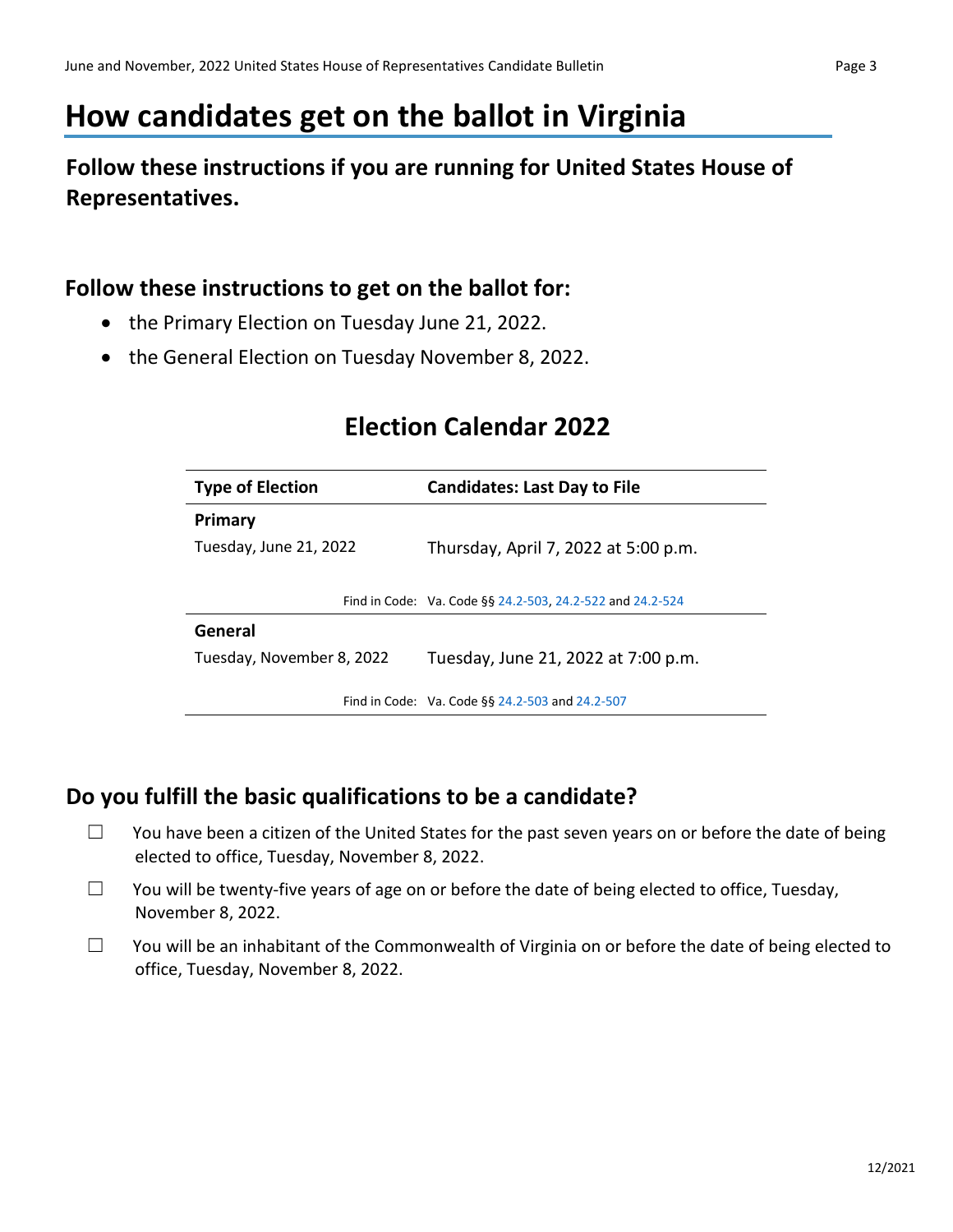## **What, when, and where do I file?**

#### [This table is a summary. Find more information below.](#page-5-0)

|                | What do I need to file?                                                                                                                                                                  | Notes or<br>other<br>information                                                                                                                             | Where do I file<br>this form?                                                                                   | When does filing<br>open?                           | What is the deadline<br>to file?              |
|----------------|------------------------------------------------------------------------------------------------------------------------------------------------------------------------------------------|--------------------------------------------------------------------------------------------------------------------------------------------------------------|-----------------------------------------------------------------------------------------------------------------|-----------------------------------------------------|-----------------------------------------------|
|                | <b>Certificate of Candidate</b><br><b>Qualification - Federal</b><br><b>Offices</b>                                                                                                      |                                                                                                                                                              | With the<br>Department of<br>Elections.<br>Postmarked by<br>deadline if sent<br>registered or<br>certified USPS | Primary candidates:                                 |                                               |
| $\mathbf{1}$   |                                                                                                                                                                                          |                                                                                                                                                              |                                                                                                                 | Monday, January 3,<br>2022.                         | Thursday, April 7, 2022<br>at 5:00 p.m.       |
|                | §§ 24.2-501, 24.2-503, and<br>United States Constitution,<br>Article 1, section 2, clause 2                                                                                              |                                                                                                                                                              |                                                                                                                 | Non-primary party<br>and independent<br>candidates: |                                               |
|                |                                                                                                                                                                                          |                                                                                                                                                              | mail.                                                                                                           | Monday, January 3,<br>2022.                         | Tuesday, June 21, 2022<br>at 7:00 p.m.        |
|                | <b>Primary Filing Fee</b>                                                                                                                                                                |                                                                                                                                                              | With the                                                                                                        | Primary candidates:                                 |                                               |
| $\overline{2}$ | §§ 24.2-523 and 24.2-524                                                                                                                                                                 |                                                                                                                                                              | Department of<br>Elections.                                                                                     | Monday, January 3,<br>2022.                         | Thursday, April 7, 2022<br>at 5:00 p.m.       |
|                |                                                                                                                                                                                          |                                                                                                                                                              |                                                                                                                 | You do not need to file.                            | Non-primary party and independent candidates: |
|                | <b>Declaration of Candidacy</b>                                                                                                                                                          | Submit with the                                                                                                                                              | Primary                                                                                                         | Primary candidates:                                 |                                               |
| 3a             | Petitions of<br><b>Qualified Voters</b><br>$(3c)$ and, if<br>applicable, the<br>\$§ 24.2-505, 24.2-507, 24.2-<br>receipt for your<br>520, and 24.2-522<br>primary filing fee<br>$(3b)$ . | candidates: With<br>the Political Party<br>Chairman of the<br>Congressional<br>District.<br>All other<br>candidates: With<br>the Department<br>of Elections. | Monday, March 21,<br>2022 at 12:00 p.m.                                                                         | Thursday, April 7, 2022<br>at 5:00 p.m.             |                                               |
|                |                                                                                                                                                                                          |                                                                                                                                                              | to file.                                                                                                        | Non-primary party candidates: You do not need       |                                               |
|                |                                                                                                                                                                                          |                                                                                                                                                              | Independent<br>candidates:                                                                                      |                                                     |                                               |
|                |                                                                                                                                                                                          |                                                                                                                                                              | Monday, January 3,<br>2022.                                                                                     | Tuesday, June 21, 2022<br>at 7:00 p.m.              |                                               |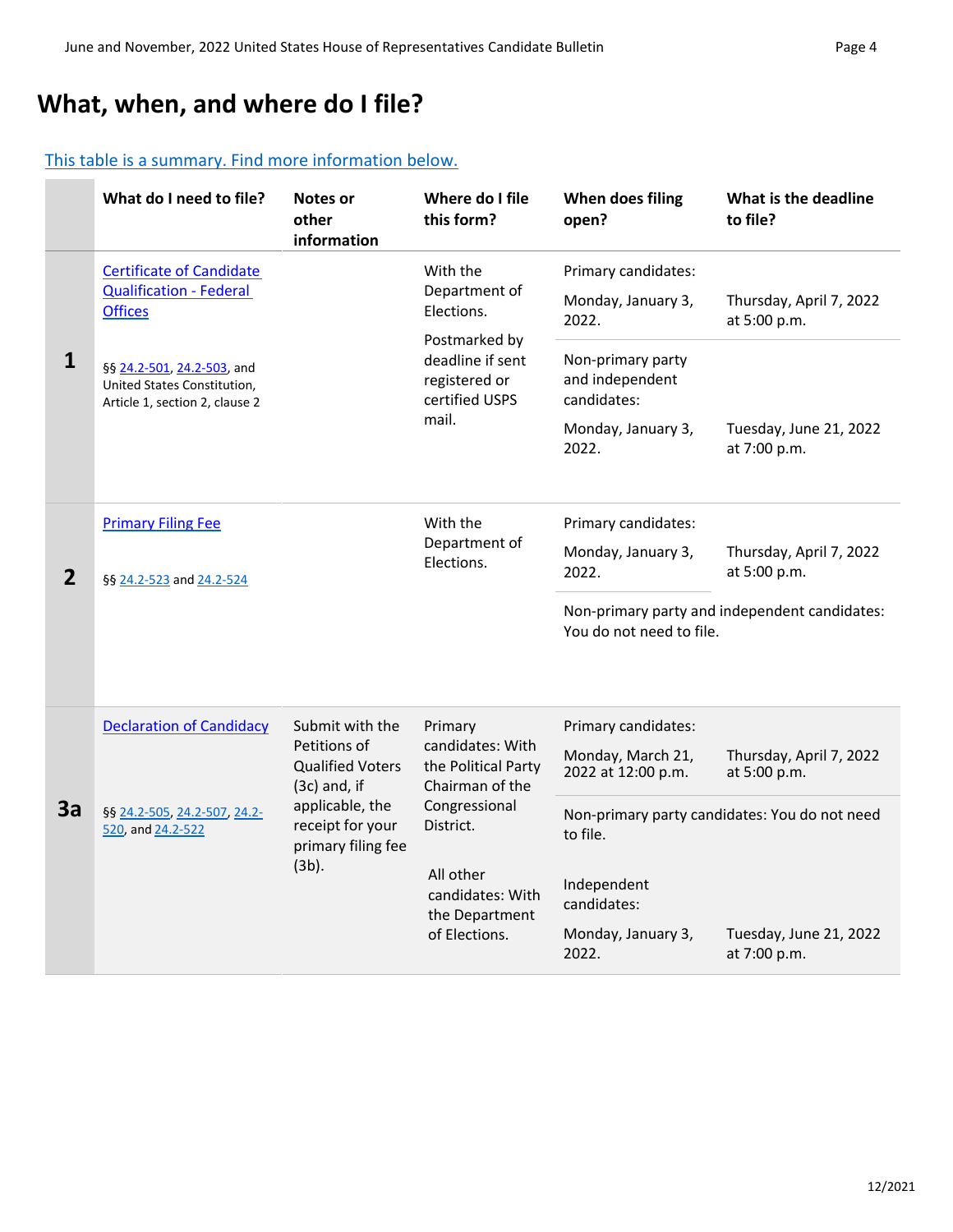|                | What do I need to file?                                                                                                                                                            | Notes or other<br>information                                                                                                                                                                                          | Where do I file<br>this form?                                                                                                                                              | When does filing<br>open?                                                                                                            | What is the deadline<br>to file?                                                                                                   |
|----------------|------------------------------------------------------------------------------------------------------------------------------------------------------------------------------------|------------------------------------------------------------------------------------------------------------------------------------------------------------------------------------------------------------------------|----------------------------------------------------------------------------------------------------------------------------------------------------------------------------|--------------------------------------------------------------------------------------------------------------------------------------|------------------------------------------------------------------------------------------------------------------------------------|
| 3 <sub>b</sub> | <b>Receipt for Primary Filing</b><br>Fee<br>§§ 24.2-522, 24.2-523, and<br>24.2-524                                                                                                 |                                                                                                                                                                                                                        | With the Political<br>Party Chairman<br>of the<br>Congressional<br>District.                                                                                               | Primary candidates:<br>Monday, March 21,<br>2022 at 12 p.m.<br>you do not need to file.                                              | Thursday, April 7, 2022<br>at 5:00 p.m.<br>Non-primary party and independent candidates:                                           |
| 3c             | <b>Petitions of Qualified</b><br><b>Voters</b><br>§§ 24.2-505(D), 24.2-<br>506, 24.2-507, 24.2-521,<br>and 24.2-522<br>Administrative Code 1<br>VAC 20-50-20 and 1 VAC<br>20-50-30 | Submit with the<br>Declaration of<br>Candidacy (3a)<br>and, if<br>applicable, the<br>Receipt for<br><b>Primary Filing</b><br>Fee (3b).<br>Independent<br>candidates do not<br>need to submit all<br>signature pages at | Primary<br>candidates: With<br>the Political<br>Party Chairman<br>of the<br>Congressional<br>District.<br>All other<br>candidates: With<br>the Department<br>of Elections. | Primary candidates:<br>Monday, March 21,<br>2022 at 12 p.m.<br>to file.<br>Independent<br>candidates:<br>Monday, January 3,<br>2022. | Thursday, April 7, 2022<br>at 5:00 p.m.<br>Non-primary party candidates: You do not need<br>Tuesday, June 21, 2022<br>at 7:00 p.m. |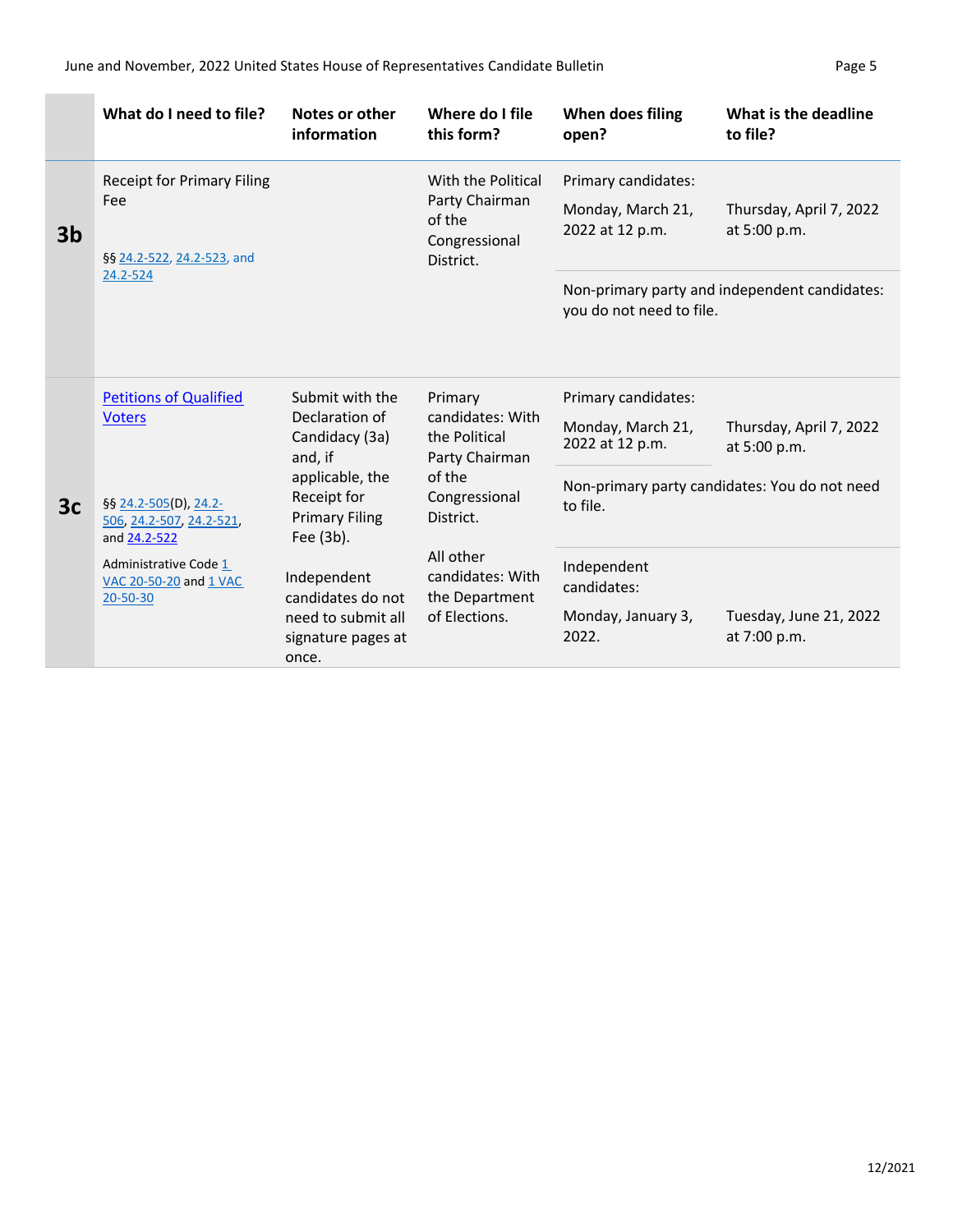#### <span id="page-5-0"></span>**Follow these steps to file your candidacy:**

**1** Fill out and submit the [Certificate of Candidate Qualification](https://www.elections.virginia.gov/media/formswarehouse/ballot-access-candidate-qualification/sbe-501-certificate-of-candidate-qualifications/ELECT-501(FED)-Certificate-of-Candidate-Qualification-Federal-Offices-rev-1-6-22.pdf) – Federal Offices (ELECT-501(FED)).



Find in Virginia Code §[§ 24.2-501,](https://law.lis.virginia.gov/vacode/title24.2/chapter5/section24.2-501/) [24.2-503,](https://law.lis.virginia.gov/vacode/title24.2/chapter5/section24.2-503/) and the United States Constitution, Article 1, section 2, clause 2.



#### Primary candidates

File starting **January 3, 2022**.

File ending **April 7, 2022 at 5 pm**.

Non-primary party and independent candidates

File starting **January 3, 2022**.

File ending **June 21, 2022 at 7 pm**.

All candidates can mail this form by the deadline and the Department of Elections will accept it.

You must:

- Pay the postage and send by registered or certified mail.
- Keep the receipt in case the Department of Elections asks for proof that you mailed this form before the deadline.



Submit this form to the Department of Elections, 1100 Bank Street,  $1^{st}$  Floor, Richmond, 23219.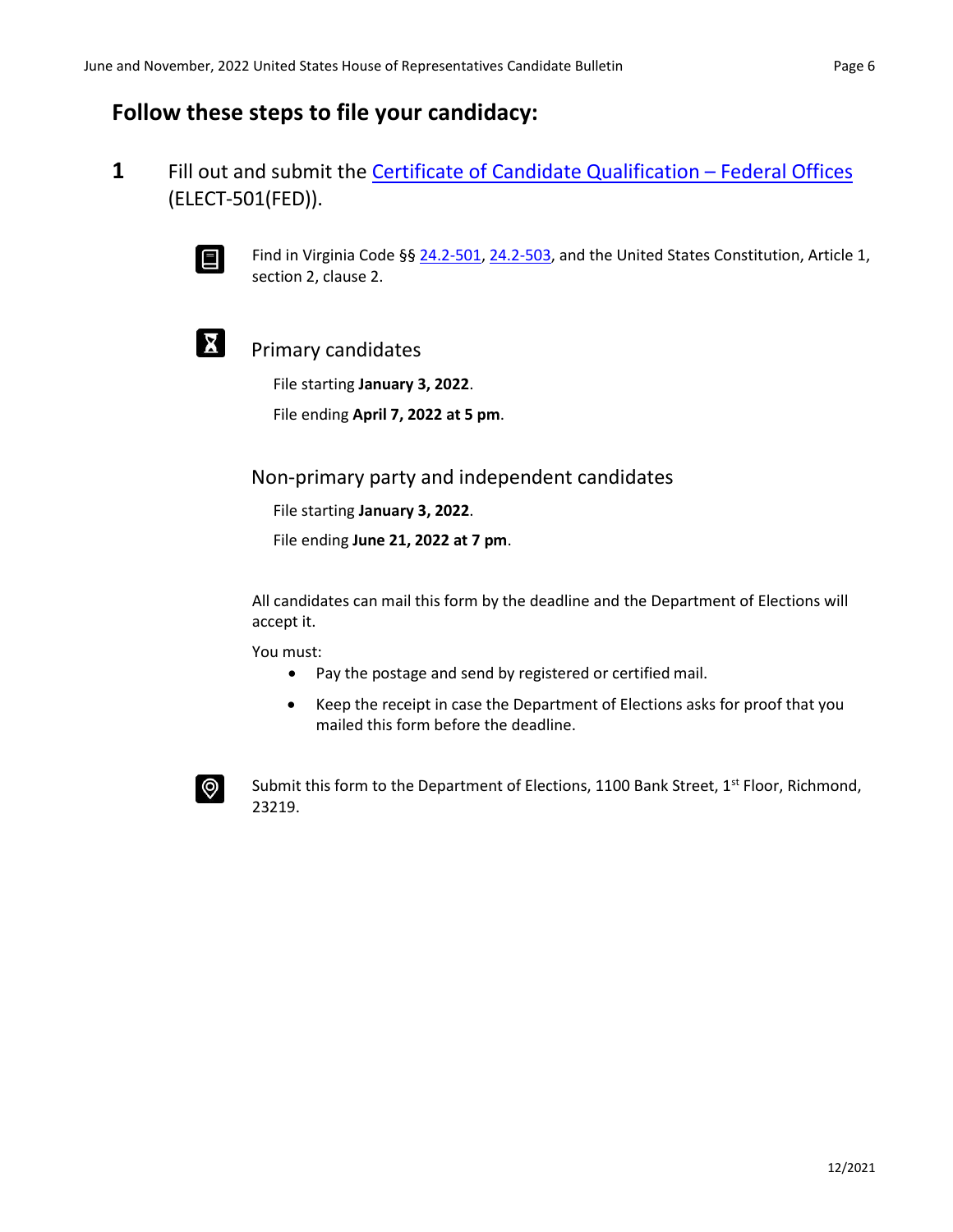#### **2** Submit Primary Filing fee and receipt.

回

X

 $\odot$ 

- Find in Virginia Code §[§ 24.2-523](https://law.lis.virginia.gov/vacode/title24.2/chapter5/section24.2-523/) and [24.2-524.](https://law.lis.virginia.gov/vacode/title24.2/chapter5/section24.2-524/) A United States House of Representatives member's salary in 2022 will be \$174,000. Therefore, the primary filing fee in 2022 will be \$3,480. Campaign checks sent or delivered to the Department of Elections for the purpose of paying the primary filing fee must be drawn on a certified check. A money order payment will also be accepted. Please refrain from sending cash. The Department of Elections will not be responsible for insufficient fund issues should such issues arise from paying the primary filing fee. Checks must be made payable to the Treasurer of Virginia.
- Submit payment starting **January 3, 2022.** Submit payment before **April 7, 2022 at 5 pm.**

Submit Primary Filing Fee Receipt, Declaration of Candidacy form, and petition signatures together between **March 21, 2022 and April 7, 2022**.

Non-primary party and independent candidates do not need to pay filing fee.

- Submit your payment to the Department of Elections. The Department will issue the campaign a receipt showing payment of the primary filing fee.
- $\mathbf{r}$ Keep the receipt for your payment. You will need to submit this with your Declaration of Candidacy and petition signatures.

#### What happens to my primary filing fee if I get disqualified, run unopposed, or withdraw?

**If you get disqualified or run unopposed in the primary**, you will get a refund for the primary filing fee.

**If you withdraw**, you can get a refund if the general registrar receives your withdrawal notice before the congressional chair files the Certification of Qualified Primary Candidates form. The deadline for party chairs to file is April 12, 2022, but the party may file sooner.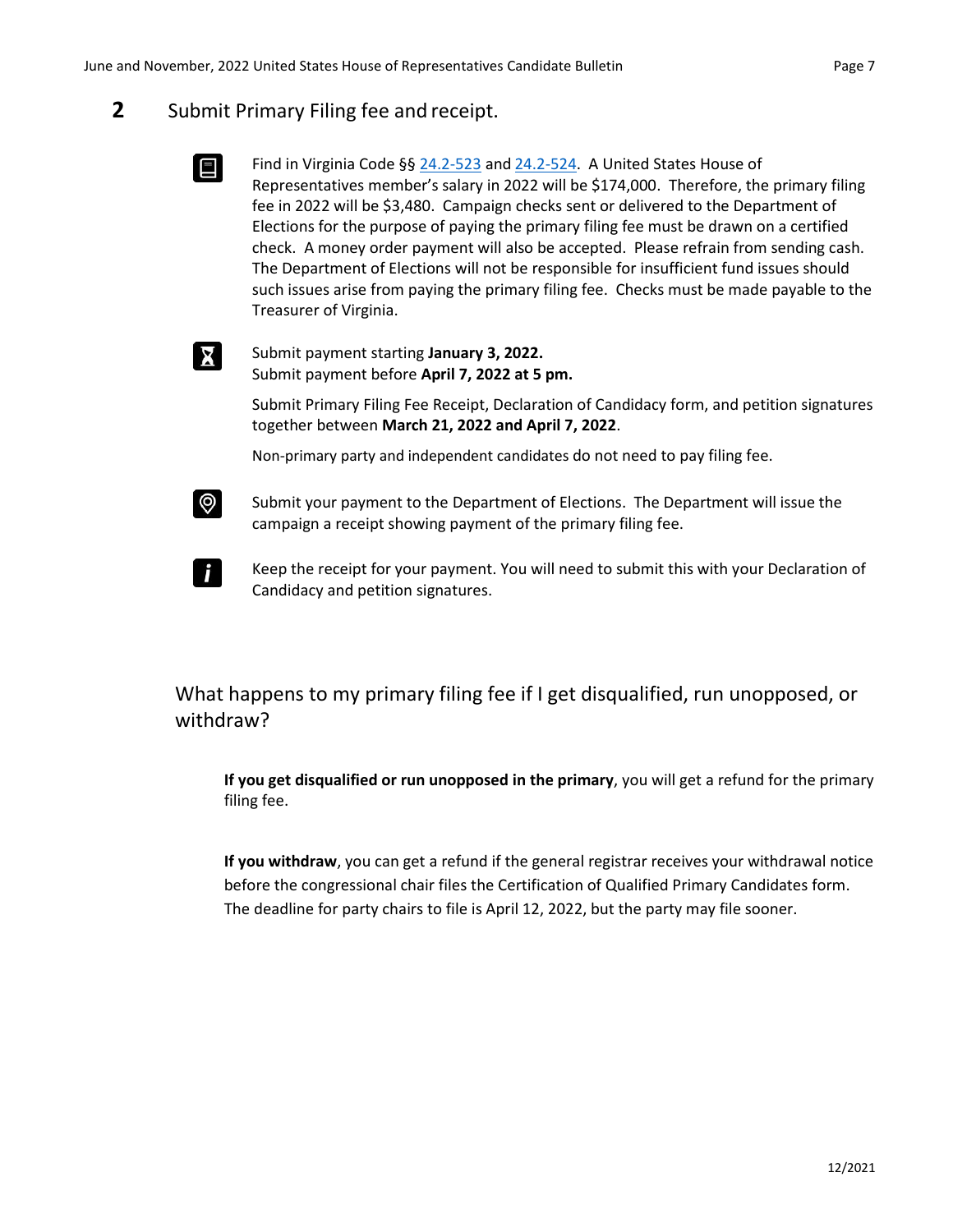**3a;** Fill out and submit a [Declaration of Candidacy](https://www.elections.virginia.gov/media/formswarehouse/campaign-finance/2018/candidates/SBE_505_520_Declaration_of_Candidacy_Rev1_15.pdf) form (SBE-505/520). **3b**

间

Find in Virginia Code §[§ 24.2-505,](https://law.lis.virginia.gov/vacode/title24.2/chapter5/section24.2-505/) [24.2-507, 24.2-520,](https://law.lis.virginia.gov/vacode/title24.2/chapter5/section24.2-507/) and [24.2-522.](https://law.lis.virginia.gov/vacode/title24.2/chapter5/section24.2-522/)



Primary candidates

File starting **March 21, 2022 at 12 pm.** File ending **April 7, 2022 at 5 pm.**

Independent candidates

File starting **January 3, 2022.**

File ending **June 21, 2022 at 7 pm.**

The Department of Elections must **receive** this form by the deadline listed above. A postmark or other mailing service timestamp does not qualify.



Submit this form along with:

- the Petitions of Qualified Voters **AND**
- the Primary filing fee receipt (ifrequired)

to

- Primary candidates: Political Party Chairman of the Congressional District
- All other candidates: the Department of Elections.



If you are a party candidate nominated by a method other than a primary, then you do not need to submit a Declaration of Candidacy unless required by your party.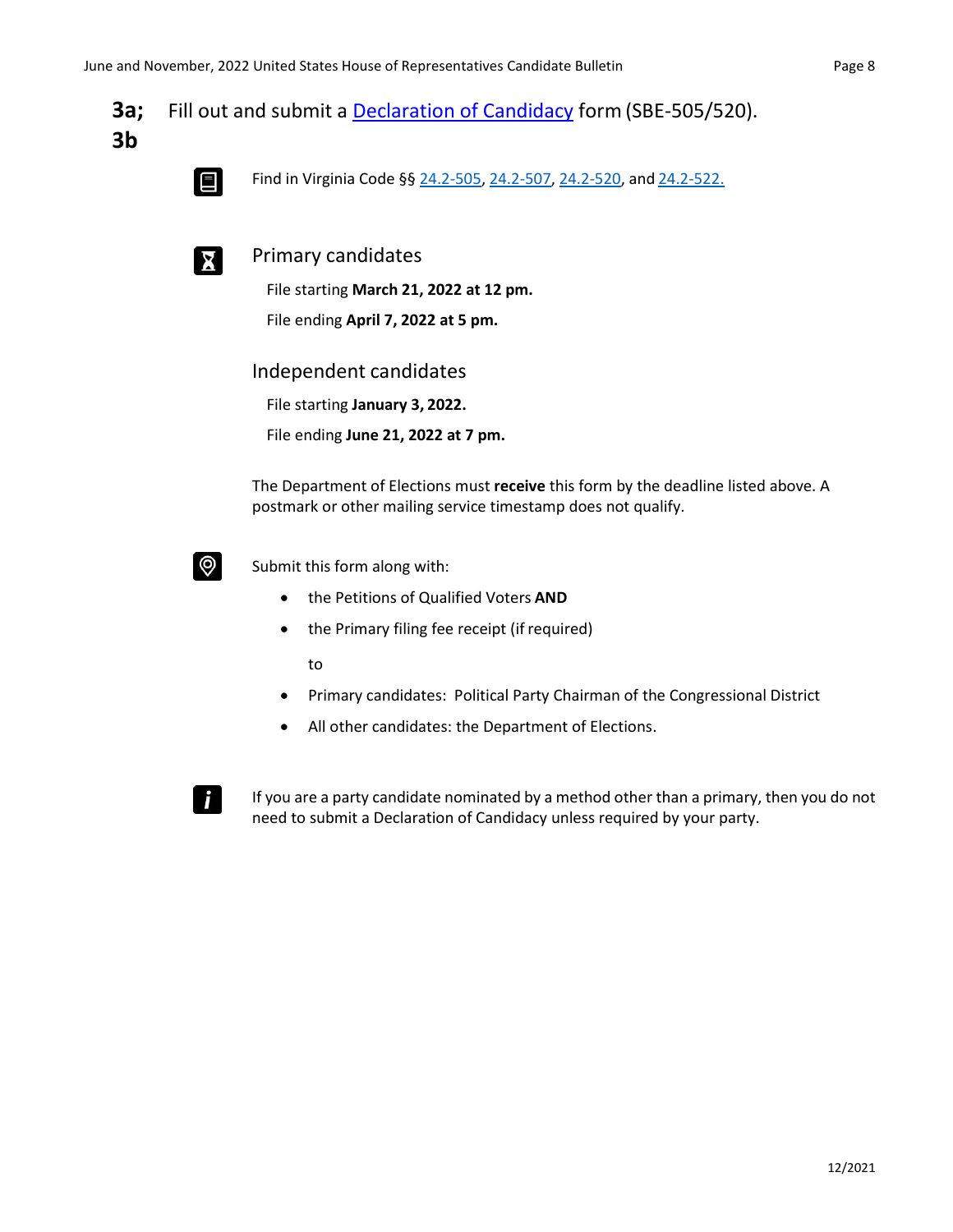#### **3c** Collect petition signatures and submit the [Petitions of Qualified Voters](https://www.elections.virginia.gov/media/formswarehouse/campaign-finance/2018/candidates/Petition-of-Qualified-Voters-SBE-506_521_legal.pdf) (SBE-506/521).



i l

Find in Virginia Code §[§ 24.2-505\(](https://law.lis.virginia.gov/vacode/title24.2/chapter5/section24.2-505/)D), [24.2-506, 24.2-507,](https://law.lis.virginia.gov/vacode/title24.2/chapter5/section24.2-506/) [24.2-521, a](https://law.lis.virginia.gov/vacode/title24.2/chapter5/section24.2-521/)nd [24.2-522.](https://law.lis.virginia.gov/vacode/title24.2/chapter5/section24.2-522/) Find in [1 VAC 20-50-20](https://law.lis.virginia.gov/admincode/title1/agency20/chapter50/section20/) an[d 1 VAC 20-50-30.](https://law.lis.virginia.gov/admincode/title1/agency20/chapter50/section30/)

| <b>Primary Candidates</b>                                                                | Non-primary party<br>candidates         | Independent<br><b>Candidates</b>                         |
|------------------------------------------------------------------------------------------|-----------------------------------------|----------------------------------------------------------|
| Collect signatures:<br>Monday, January 3, 2022 $-$                                       | You do not need to<br>submit this form. | Collect signatures:<br>Monday, January 3,                |
| Thursday,<br>April 7, 2022.                                                              |                                         | 2022, - Tuesday, June<br>21, 2022.                       |
| File starting: March 21,<br>2022 at 12 pm.                                               |                                         | File starting: January<br>3, 2022.                       |
| File ending: April 7, 2022 at 5<br>pm.                                                   |                                         | File ending:<br>June 21, 2022 at 7 pm.                   |
| Submit these forms to the<br>Political Party Chairman of<br>your Congressional District. |                                         | File these forms with<br>the Department of<br>Elections. |

When an independent candidate files petition pages with the Department of Elections for the first time, s/he must file his/her Declaration of Candidacy.

Candidates running for the general election may file petition pages more than once.

See the table on page 11 for the number of signatures needed.

Independent candidates will appear on the ballot in the order of time of filing for the office - the time at which the independent candidate files the required number of petition signatures.

At the time of filing you can request notification of any problems that can be corrected before the filing deadline. Make this request in writing and address it to the Commissioner of the Department of Elections. He will try to get back to you but cannot guarantee a timely response.

If you do not qualify as a candidate because you did not have enough signatures, then you can submit an appeal to the Department of Elections regarding the petition signatures.

Submit your appeal **within 5 days** from when the disqualification notice was issued.

You will need to prove that you have the correct number of signatures from qualified voters before the deadline.

Find more information i[n 1 VAC 20-50-30.](https://law.lis.virginia.gov/admincode/title1/agency20/chapter50/section30/)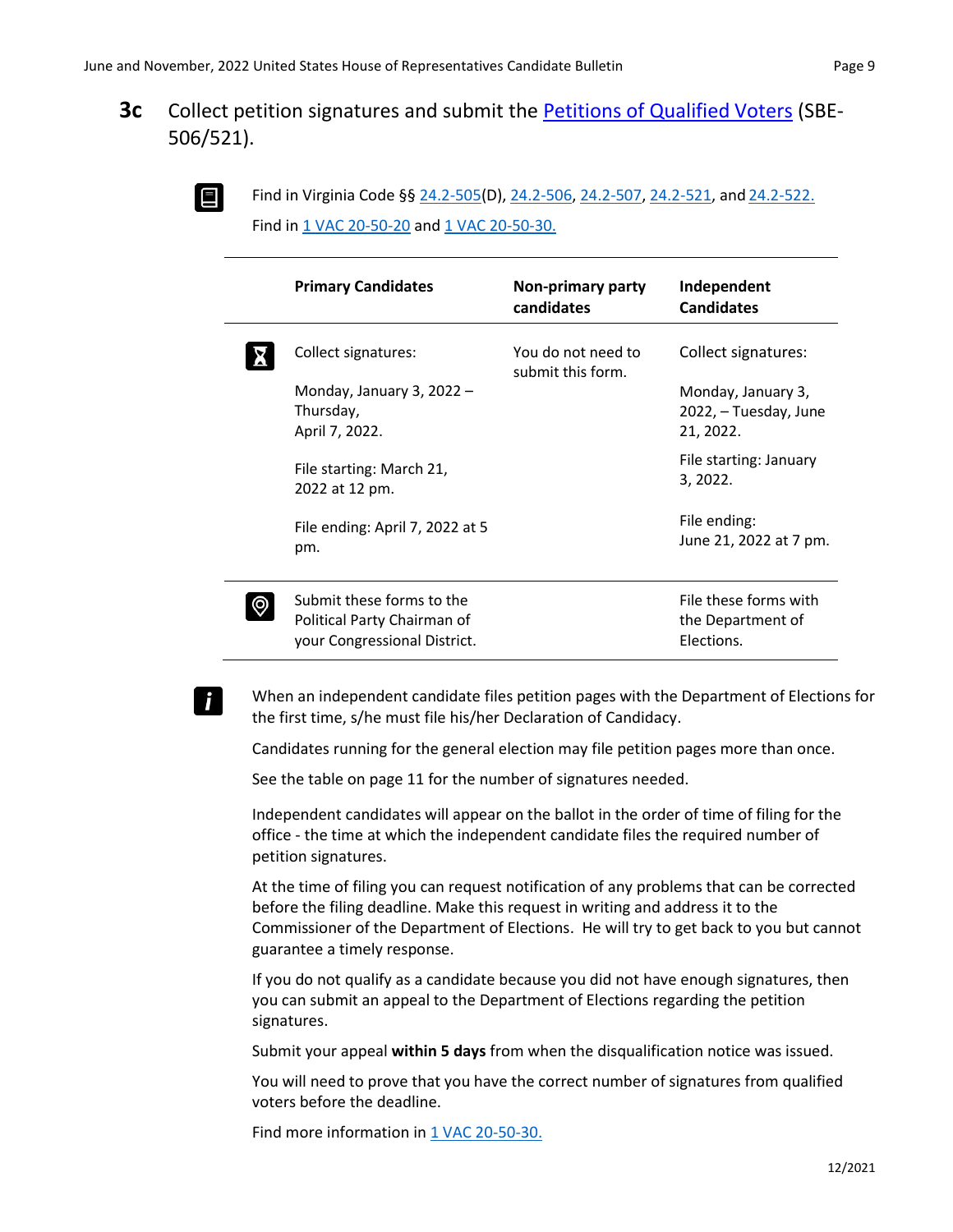#### Things to remember about petitions:

Petition Pages must…

- be on the form from the Department of Elections, and you cannot alter it in any way
- be either letter or legal size. Both are available on the **Department of Elections** [website.](https://www.elections.virginia.gov/candidatepac-info/candidate-forms/index.html)
- be one page printed on the front and back. You can make as many copies as you need.
- contain the signature, printed full name, and full residence address of each qualified voter and the date the voter signed. The last four (4) digits of the qualified voter's Social Security number are helpful, but not required.

The petition circulator…

- must be a legal resident of the United States and must sign the affidavit for each page in front of a notary.
- cannot be a minor.
- can be an individual who was convicted of a felony only if their voting rights are restored.
- cannot be the circulator of the page on which they sign the petition.

When filing your petition pages…

- Each page should contain signatures from only one locality. It is helpful to track signatures by locality, and there is a place on the page to enter that information.
- Please file the pages in ascending order by locality to facilitate processing.
- Deliver the Petitions for the US House Primary to the Congressional District Chairman of your party.
- Deliver the Petitions for the US House November General to the Department of Elections. The Department of Elections will ship the pages to the local general registrar in the jurisdiction the page was circulated for verification.

When collecting your petition signatures, it is helpful to remember that…

- Because people who are not registered to vote often sign petitions for candidates, we recommended that you collect at least 1,500 signatures.
- [1VAC20-50-20](https://law.lis.virginia.gov/admincode/title1/agency20/chapter50/section20/) lists material omissions for petition signatures and pages. If your petition has a material omission, it may render the page or signature invalid.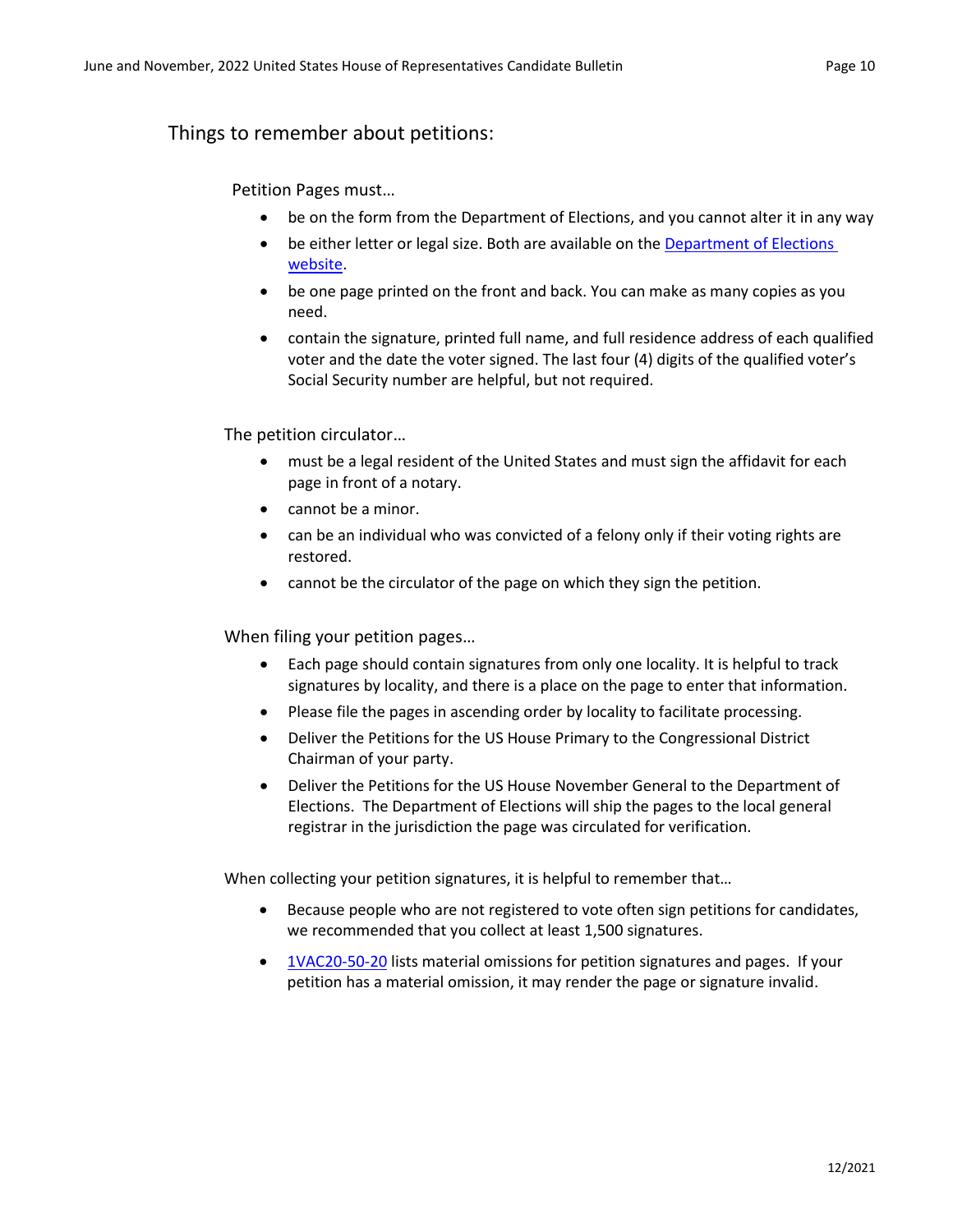#### Petition Signature Requirements

| Whose signature do you Need?              |                                                                                                 | <b>Number of petition</b> |  |
|-------------------------------------------|-------------------------------------------------------------------------------------------------|---------------------------|--|
| Office you seek                           |                                                                                                 | signatures you need       |  |
| United States House of<br>Representatives | A qualified voter from the<br>congressional district where the<br>candidate is seeking election | 1,000 signatures          |  |

#### **Can I withdraw my candidacy?**

X

Find in Virginia Code § [24.2-612.2.](https://law.lis.virginia.gov/vacode/title24.2/chapter6/section24.2-612.2/) ELECT offer[s ELECT-612.2](https://www.elections.virginia.gov/media/formswarehouse/campaign-finance/2018/candidates/ELECT-612-2-Candidate-Withdrawal-Form-12-17.pdf) to help facilitate the candidate withdrawal process.

A withdrawing candidate should submit his/her withdrawal notice with enough time before absentee voting commences in order to ensure his/her name is removed from the ballot.

If you submit your form after your local ballots are printed, your name will not be removed from the ballot, but you will no longer be a candidate.



 $\mathbf{i}$ 

Submit your written withdrawal to your [General Registrar.](https://vote.elections.virginia.gov/VoterInformation/PublicContactLookup) Electronic submissions of signed withdrawal notices are permissible.

To be withdrawn from the ballot you must submit a signed written notice declaring your intent to withdraw from the election.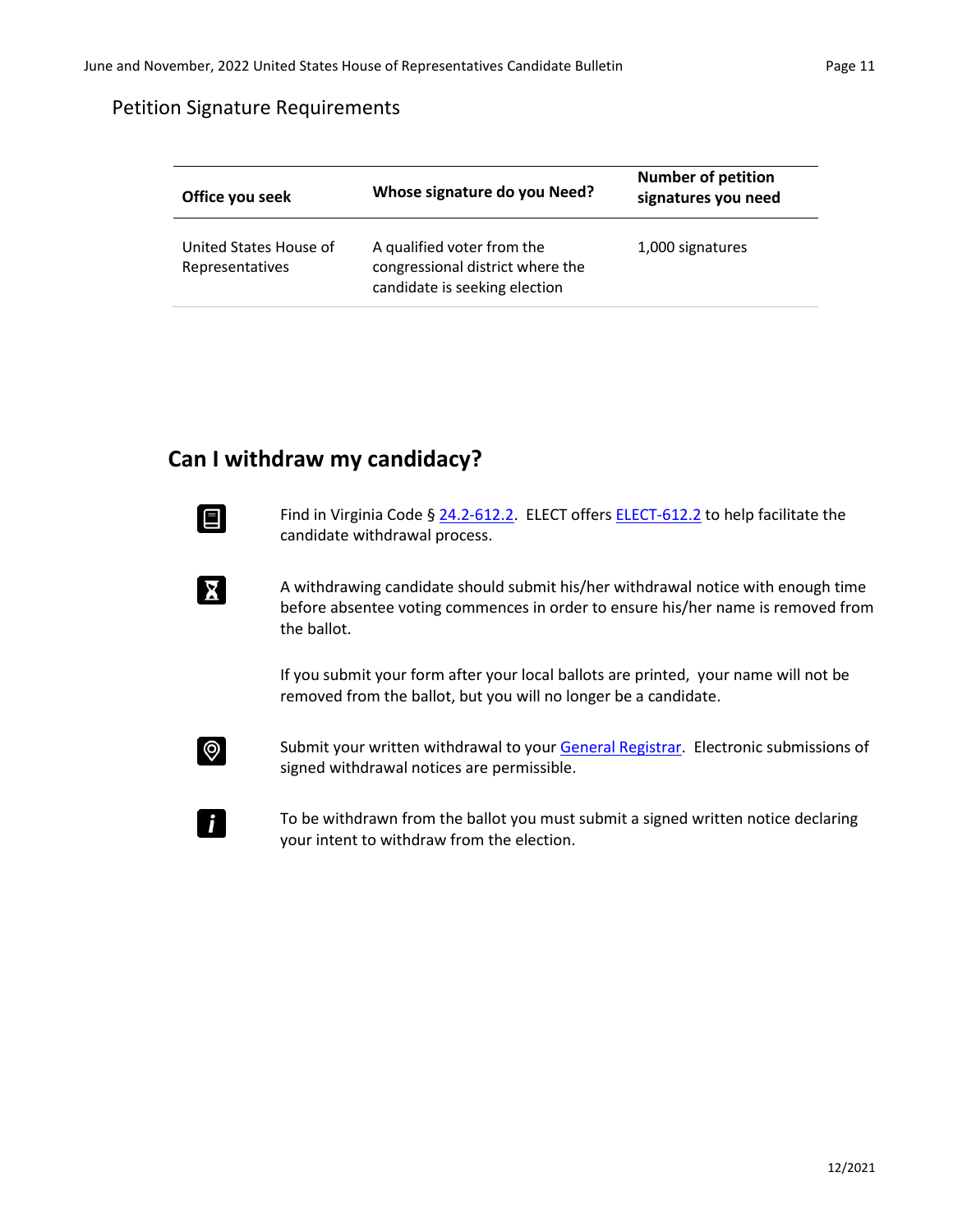#### Qualified Independent Candidate that Wishes to use Third Party ID on the Ballot.



Find in Virginia Code § [24.2-613.](https://law.lis.virginia.gov/vacode/title24.2/chapter6/section24.2-613/)

X

 $\odot$ 

 $\mathbf{r}$ 

File starting **January 3, 2022.** File ending **June 27, 2022 at 11:59 pm.**

Use this table to learn what, when, and where to file.

| 1. | A letter signed by the State Chair stating<br>the following:                                                                                                                                                                                                                                                                                                                                         | With the                                |                             |                                          |
|----|------------------------------------------------------------------------------------------------------------------------------------------------------------------------------------------------------------------------------------------------------------------------------------------------------------------------------------------------------------------------------------------------------|-----------------------------------------|-----------------------------|------------------------------------------|
|    | The group has been in existence<br>for at least six months prior to<br>the filing of its nominee.<br>The group has a state central<br>$\bullet$<br>committee composed of<br>registered voters from each of<br>Virginia's 11 congressional<br>districts in continual existence for<br>the six months prior to the filing<br>of its nominee.<br>The group has a party plan and<br>$\bullet$<br>bylaws. | Department of<br>Elections.             | Monday,<br>January 3, 2022. | Monday, June<br>27, 2022 at<br>11:59 pm. |
| 2. | A letter signed by the State Chair and<br>signed by the candidate stating the<br>following:<br>The Chair certifies the candidate<br>$\bullet$<br>is the nominee of the party.<br>The candidate accepts the<br>$\bullet$<br>nomination of the party.                                                                                                                                                  | With the<br>Department of<br>Elections. | Monday,<br>January 3, 2022. | Monday, June<br>27, 2022 at<br>11:59 pm. |

Submit these letters to the Department of Elections. Electronic submission of these letters is permissible [\(ea@elections.virginia.gov\)](mailto:ea@elections.virginia.gov).

The Department of Elections recommends that the Independent candidate provide this information to the State Chair of their party. This presumably will assure that the party will provide the nominee with what they need to file with the Department of Elections by the appropriate deadline.